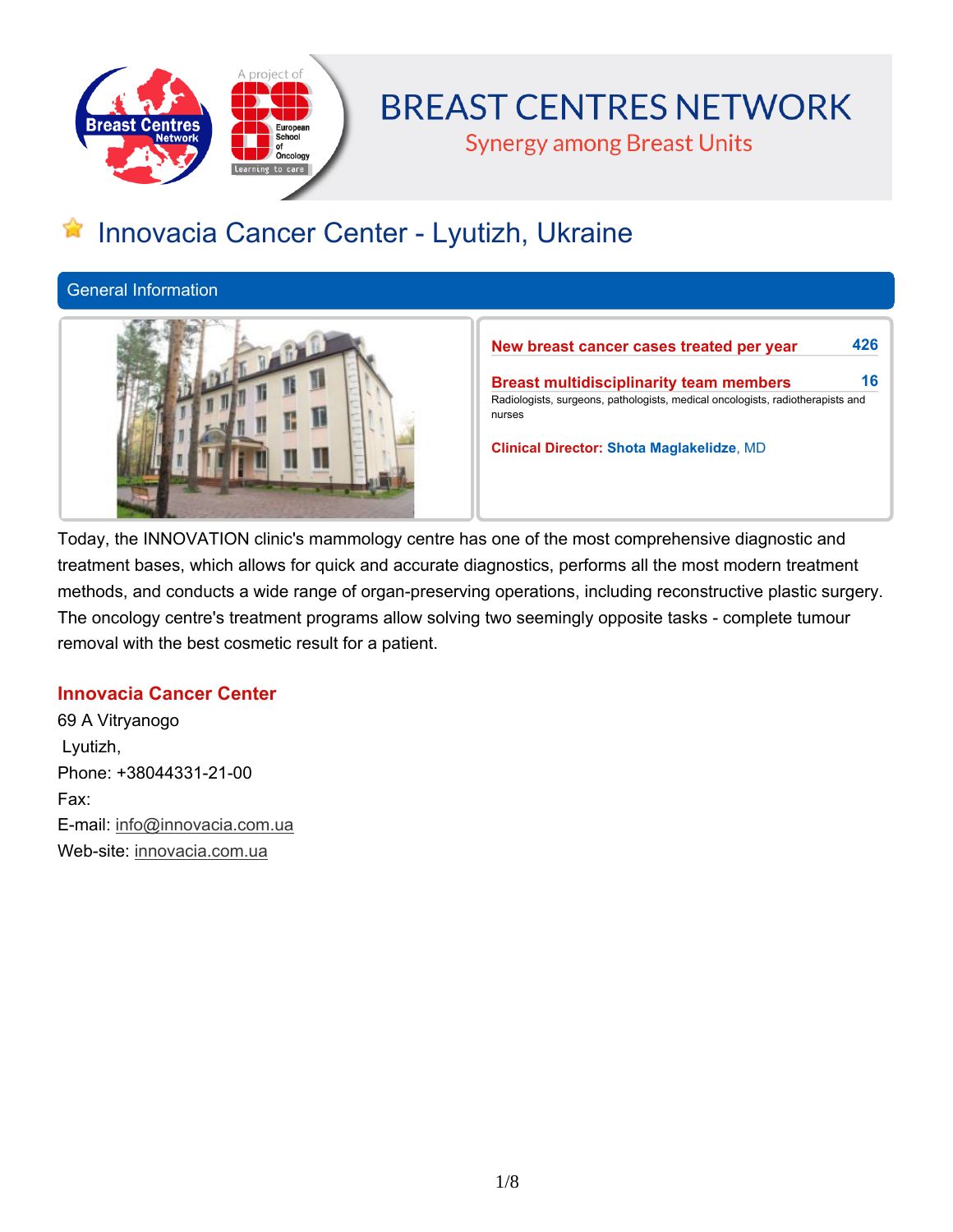## **CERTIFICATION(S) ACCREDITATION(S)**

## **Quality Management System ISO 9001-2015 Expiration date: 02 June 2024**

**Quality Austria**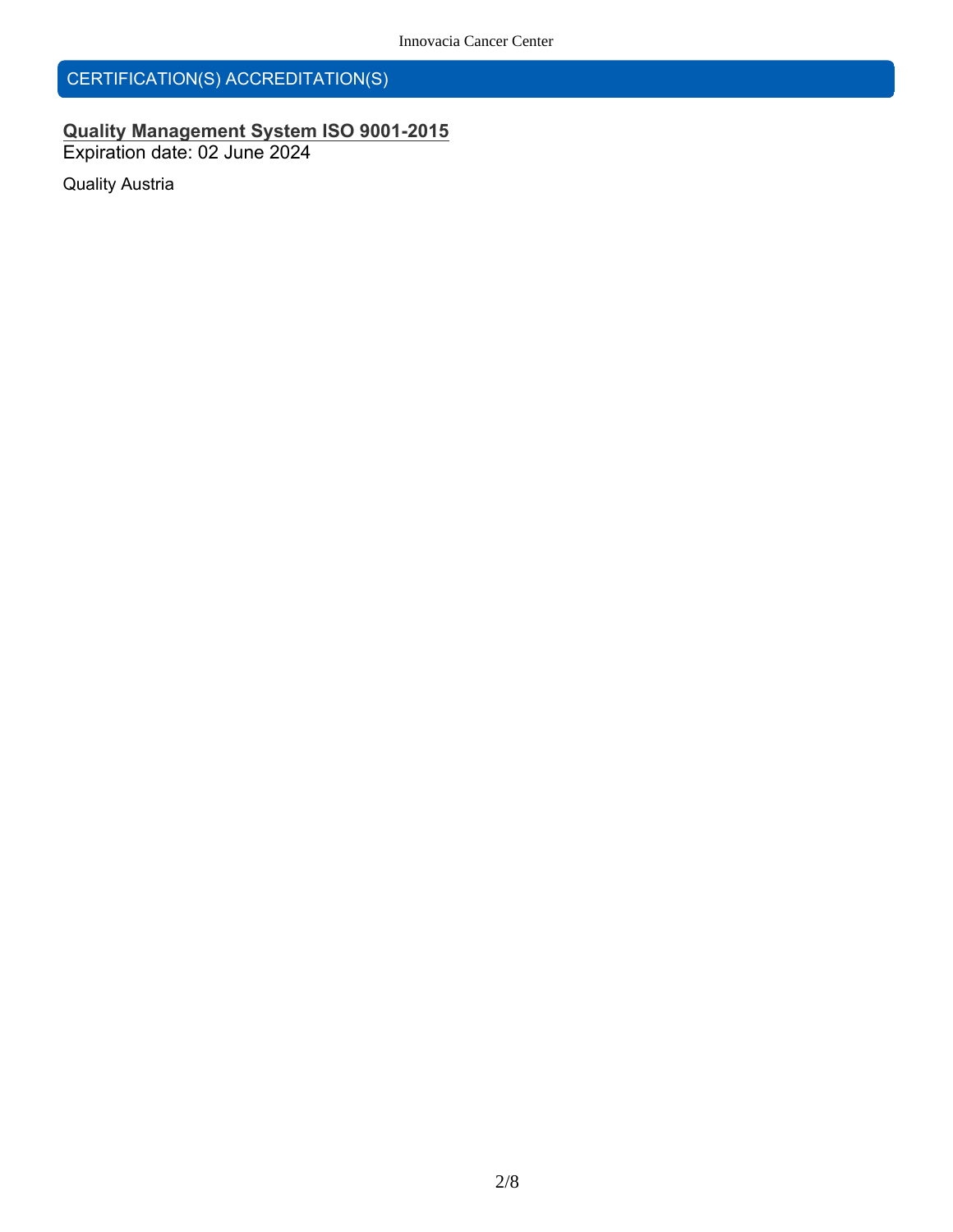## **Available services**

| Radiology<br>Breast Surgery<br>Reconstructive/Plastic Surgery<br>Pathology<br>Medical Oncology<br>Radiotherapy                                                                                                                   | Muclear Medicine<br>Rehabilitation<br>Genetic Counselling<br>Data Management<br>Psycho-oncology<br>Breast Nurses                                                                                                                                                                                                                                                                                                                                                                        | Social Workers<br>Mutritional Counselling<br>Survivorship Groups<br>Sexual Health Counselling<br>Supportive and Palliative Care<br>Integrative Medicine                                                                                                                                                                                        |
|----------------------------------------------------------------------------------------------------------------------------------------------------------------------------------------------------------------------------------|-----------------------------------------------------------------------------------------------------------------------------------------------------------------------------------------------------------------------------------------------------------------------------------------------------------------------------------------------------------------------------------------------------------------------------------------------------------------------------------------|------------------------------------------------------------------------------------------------------------------------------------------------------------------------------------------------------------------------------------------------------------------------------------------------------------------------------------------------|
| Radiology                                                                                                                                                                                                                        |                                                                                                                                                                                                                                                                                                                                                                                                                                                                                         |                                                                                                                                                                                                                                                                                                                                                |
| Dedicated Radiologists<br>Mammograms per year<br>885<br>Breast radiographers<br>Screening program<br>Verification for<br>non-palpable breast lesions<br>on specimen<br>Axillary US/US-guided<br><b>FNAB</b><br>Clinical Research | $\overline{2}$<br><b>Available imaging equipment</b><br>Mammography<br>Ultrasound<br>Magnetic Resonance Imaging (MRI)<br>stereotactic biopsy<br>Available work-up imaging<br>equipment<br>Computer Tomography<br>Ultrasound<br>Magnetic Resonance Imaging (MRI)<br>$\Box$ PET/CT scan<br><b>Primary technique for localizing</b><br>non-palpable lesions<br>$\Box$ Hook-wire (or needle localization)<br>Charcoal marking/tattooing<br>ROLL: radio-guided occult lesion<br>localization | <b>Available breast tissue sampling</b><br>equipment<br>Stereotactic Biopsy (Mammography<br>quided)<br>Core Biopsy (Tru-cut)<br>Vacuum assisted biopsy<br>Ultrasound-guided biopsy<br>Fine-needle aspiration biopsy<br>(FNAB, cytology)<br>Core Biopsy<br>Vacuum assisted biopsy<br>MRI-guided biopsy<br>Core Biopsy<br>Vacuum assisted biopsy |

## **Breast Surgery**

**New operated cases per year (benign and malignant) 64 Dedicated Breast Surgeons 2 Surgeons with more than 50 surgeries per year 1 Breast Surgery beds 5 Breast Nurse specialists 4 Outpatient surgery Intra-operative evaluation of sentinel node Reconstruction performed by Breast Surgeons Clinical Research**

#### **Primary technique for staging the axilla**

- **Axillary lymph node dissection Sentinel lymph node biopsy: Blue dye technique Radio-tracer technique Blue dye + Radio-tracer**
- **Axillary sampling**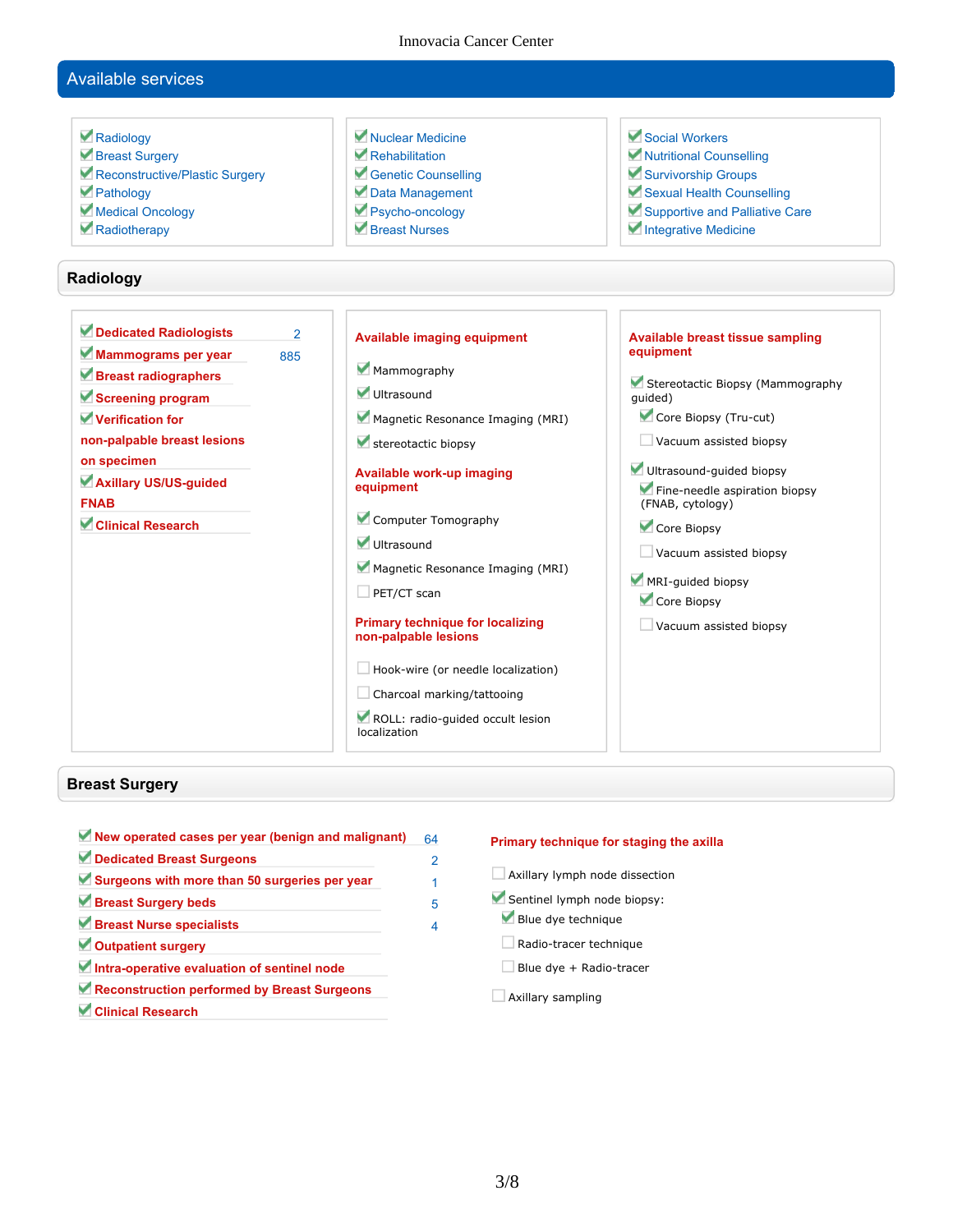| <b>Reconstructive/Plastic Surgery</b>                                 |                |                                                                                                                                                                                             |  |
|-----------------------------------------------------------------------|----------------|---------------------------------------------------------------------------------------------------------------------------------------------------------------------------------------------|--|
| Reconstructive/Plastic surgeons<br>Immediate Reconstruction available | $\overline{2}$ | Type of breast reconstructive surgery available<br>Remodelling after breast-conserving surgery<br>Reconstruction after mastectomy:<br>Two-stage reconstruction (tissue expander followed by |  |
|                                                                       |                | implant)<br>One-stage reconstruction<br>Autogenous tissue flap<br>Latissimus dorsi flap                                                                                                     |  |
|                                                                       |                | $\Box$ Transverse rectus abdominis (TRAM)<br>Free-flaps (free TRAM, DIEP, SIEA, gluteal, etc.)<br>Surgery on the contralateral breast for symmetry                                          |  |

## **Pathology**

| 2 | Other special studies available                          |
|---|----------------------------------------------------------|
|   | Fluorescence in-situ Hybridization for HER-2 gene (FISH) |
|   | Oncotype Dx $(21$ -gene assay)                           |
|   | MammaPrint (70-gene microarray)                          |
|   | Prediction Analysis of Microarray 50-gene set (PAM 50)   |
|   | Parameters included in the final pathology report        |
|   | Pathology stage (pT and pN)                              |
|   | Tumour size (invasive component in mm)                   |
|   | Histologic type                                          |
|   | Tumor grade                                              |
|   | ER/PR receptor status                                    |
|   | HER-2/neu receptor status                                |
|   | Peritumoural/Lymphovascular invasion                     |
|   | Margin status                                            |
|   |                                                          |

## **Medical Oncology**

| Dedicated Breast Medical Oncologists |  |
|--------------------------------------|--|
| Outpatient systemic therapy          |  |
| <b>Clinical Research</b>             |  |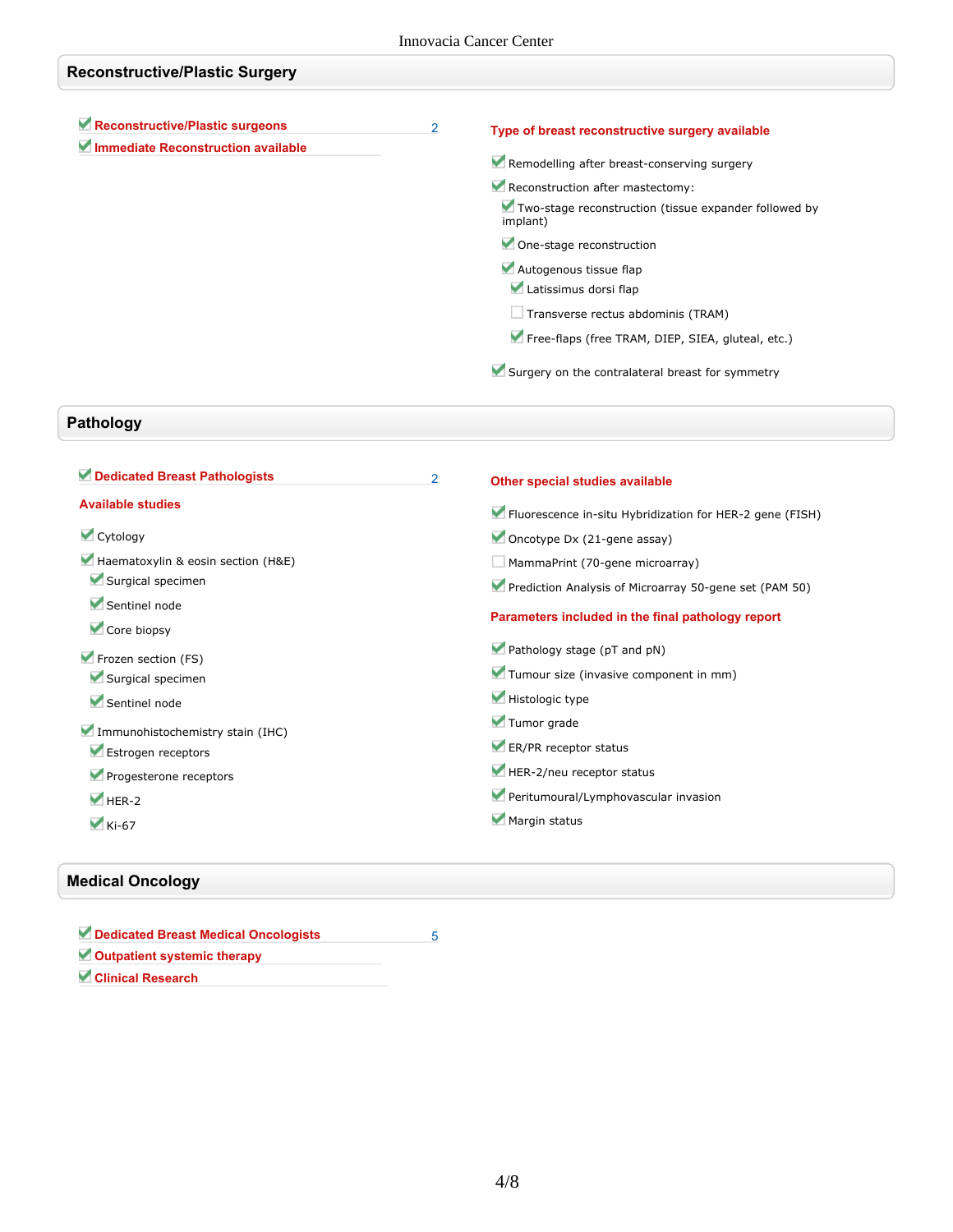## **Radiotherapy**

**Dedicated Radiation Oncologists**

**Clinical Research**

#### **Available techniques after breast-conserving surgery (including experimental)**

**Whole-Breast RT (WBRT)**

**Partial breast irradiation (PBI):**

**External beam PBI**

**Interstitial brachytherapy**

**Targeted brachytherapy (MammoSite, SAVI applicator, other devices)**

**Intra-operative RT (IORT)**

### **Multidisciplinary Meeting (MDM) / Tumour Board (TB)**

#### **No MDM/TB for case management discussion.**

#### **Further Services and Facilities**

#### **Nuclear Medicine**

**Lymphoscintigraphy**

- **Bone scan**
- **Positron Emission Tomography (PET)**
- **PET/CT scan**

#### **Rehabilitation**

- **Prosthesis service**
- **Physiotherapy**
- **Lymph-oedema treatment**

#### **Genetic Counselling**

**Specialist Providing Genetic Counselling/Risk assessment service:**

- **Dedicated Clinical Geneticist**
- **Medical Oncologist**
- **Breast Surgeon**
- **General Surgeon**
- **Gynaecologist**
- **Genetic Testing available**
- **Surveillance program for high-risk women**

#### **Data Management**

- **Database used for clinical information**
- **Data manager available**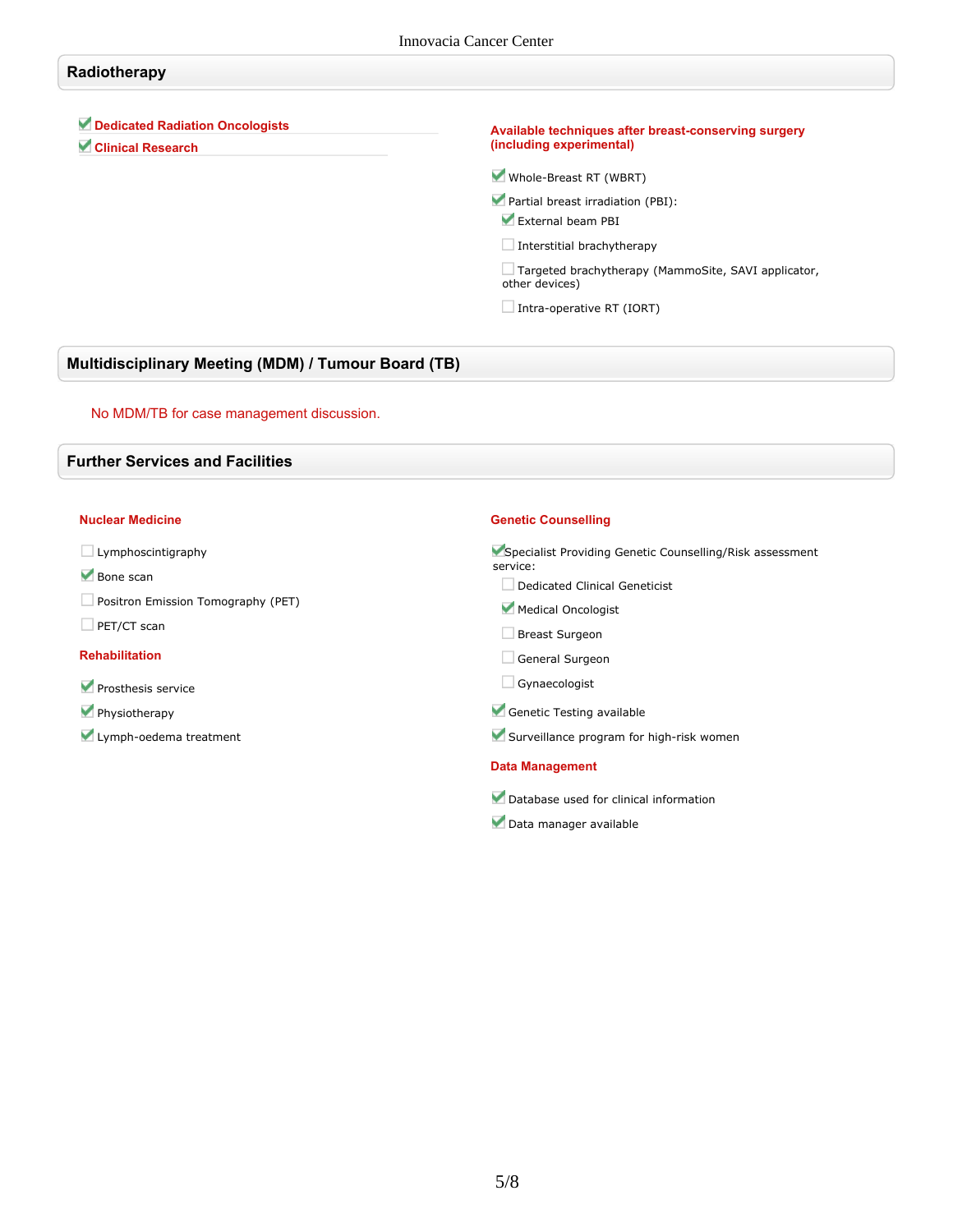| <b>Contact details</b>        |                                  |                       |               |
|-------------------------------|----------------------------------|-----------------------|---------------|
| <b>Clinical Director</b>      |                                  |                       |               |
| Shota Maglakelidze, MD        | surger oncologist                | info@innovacia.com.ua | +380443312100 |
| Radiology                     |                                  |                       |               |
| Volodimir Shevchenko, MD      | chief of radiology department    | info@innovacia.com.ua | +380443312100 |
| <b>Breast Surgery</b>         |                                  |                       |               |
| Shota Maglakelidze, MD        | chief of breast unit             | info@innovacia.com.ua | +380443312100 |
| <b>Reconstructive Surgery</b> |                                  |                       |               |
| Elena Koval, MD               | plastic surgery                  | info@innovacia.com.ua | +380443312100 |
| <b>Pathology</b>              |                                  |                       |               |
| <b>Vadim Bazdirev</b>         | chief of pathology department    | info@innovacia.com.ua | +380443312100 |
| <b>Medical Oncology</b>       |                                  |                       |               |
| <b>Mikhail Klimanov</b>       | chief medical oncologyst         | info@innovacia.com.ua | +380443312100 |
| Radiotherapy                  |                                  |                       |               |
| Liliya Chistyakova, MD        | Chief of radiotherapy department | info@innovacia.com.ua | +380443312100 |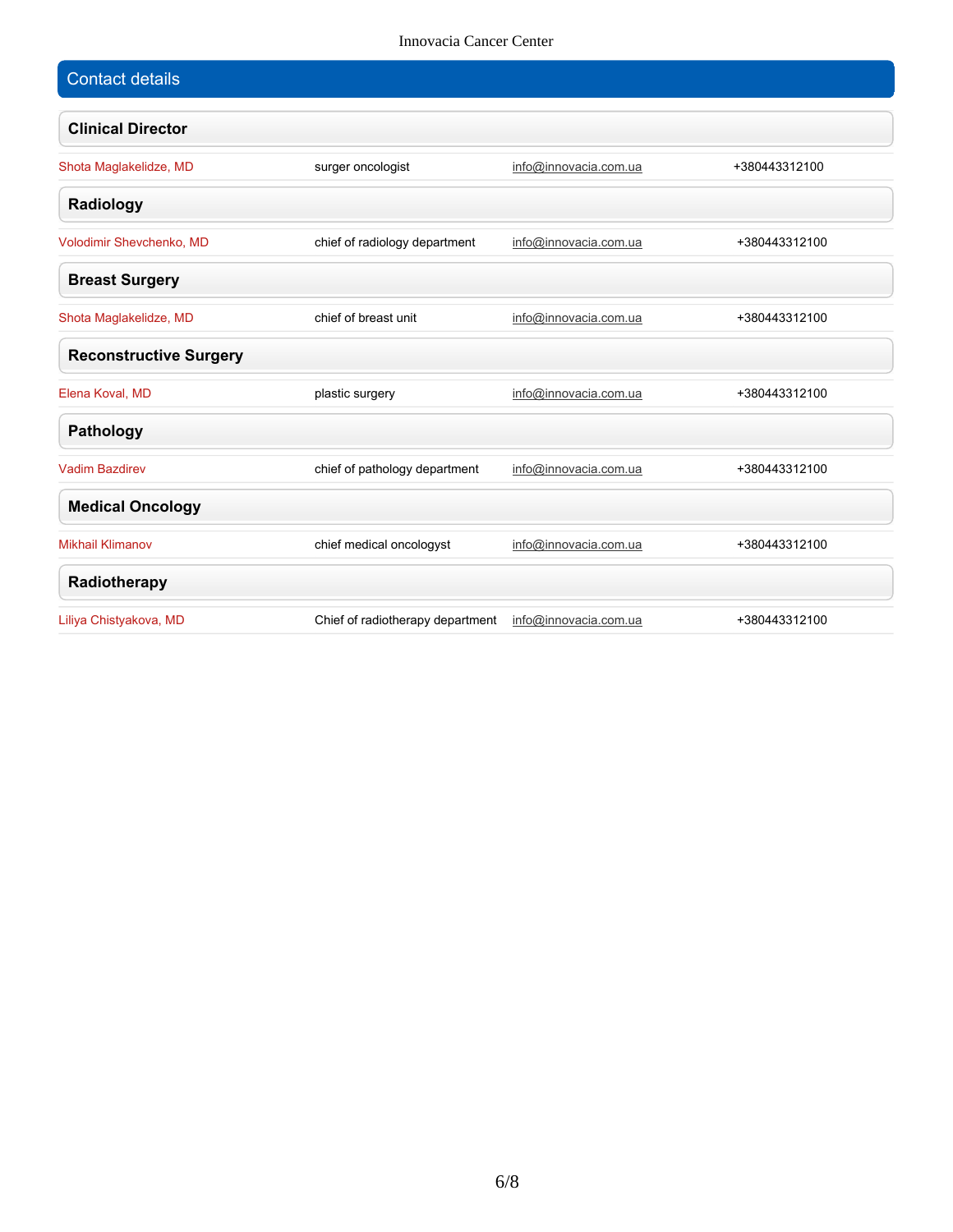## **How to reach us**



## **Innovacia Cancer Center**

**69 A Vitryanogo Lyutizh, Phone: +38044331-21-00 Fax: E-mail: info@innovacia.com.ua Web-site: innovacia.com.ua**

### **By bus or sub-way/underground:**

**For the convenience of visitors, the clinic INNOVATION provides own transport from metro station'Heroiv** Dniepra' to the door of the clinic. Send time branded buses from the metro station'Heroes of the Dnieper': **9:00, 11:30, 13:30, 16:00. Send time buses from the clinic INNOVATION to the metro station'Heroiv Dniepra':** 11:00, 13:00, 15:30. Please, when recording, contact our operators to clarify the exact parking place of our branded bu How to get to us by public transport? Suburban number 902 Kiev - Lyutezh frommetro Heroiv Dniepra to the clinic «INNOVATION» On the way: 30 minutes Traffic interval: 15 min Sit on 4 in a row **stationary stop from the market«Obolon» Get off at the bus stop: Forestry/Clinic 'INNOVATION' On foot from the stop:Forestry/Clinic 'INNOVATION' to 69th Vitryagovo Str., 650 m (10 min) Suburban number 355 Kiev– Demidov (Zoo 12 months) from metro Heroiv Dniepra to the clinic «INNOVATION» On the way: 25 minutes** Traffic interval: 15 minutes ? Sit on 4 in a row stationary stop from the market «Obolon» Get off at the bus **stop:Forestry/Clinic 'INNOVATION' On foot from the stop: Forestry/Clinic 'INNOVATION' to 69th Vitryagovo Str., 650 m (10 min) Suburban number 795 fromTaras Shevchenko Square to the clinic'INNOVATION' On the way: 30 minutes Traffic interval: 12.5 min. Sit down at the bus stop:Auto station'Polesie' (Area Tarasa**